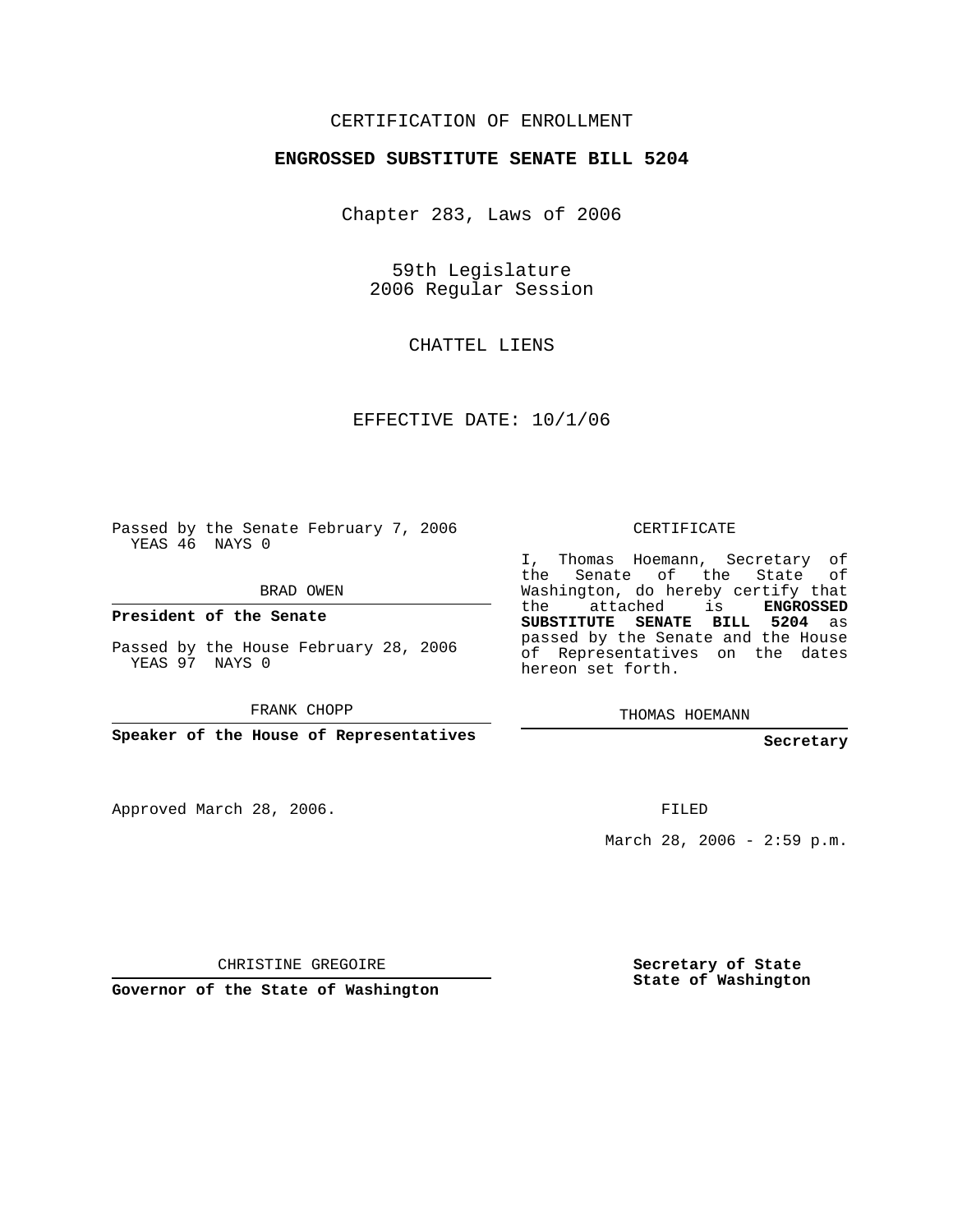# **ENGROSSED SUBSTITUTE SENATE BILL 5204** \_\_\_\_\_\_\_\_\_\_\_\_\_\_\_\_\_\_\_\_\_\_\_\_\_\_\_\_\_\_\_\_\_\_\_\_\_\_\_\_\_\_\_\_\_

\_\_\_\_\_\_\_\_\_\_\_\_\_\_\_\_\_\_\_\_\_\_\_\_\_\_\_\_\_\_\_\_\_\_\_\_\_\_\_\_\_\_\_\_\_

Passed Legislature - 2006 Regular Session

#### **State of Washington 59th Legislature 2006 Regular Session**

**By** Senate Committee on Judiciary (originally sponsored by Senators Brandland, Kastama, Sheldon, Rasmussen, Spanel, Hargrove and Shin)

READ FIRST TIME 02/25/05.

 AN ACT Relating to chattel liens; amending RCW 60.10.030 and 60.10.040; adding new sections to chapter 60.08 RCW; and providing an effective date.

BE IT ENACTED BY THE LEGISLATURE OF THE STATE OF WASHINGTON:

 NEW SECTION. **Sec. 1.** A new section is added to chapter 60.08 RCW to read as follows:

 (1) Any owner of property subject to a recorded claim of lien under this chapter, or contractor, subcontractor, lender, or lien claimant who believes the claim of lien to be frivolous and made without reasonable cause, or clearly excessive may apply by motion to the superior court for the county where the property is located, for an order directing the lien claimant to appear before the court at a time no earlier than six nor later than fifteen days following the date of service of the application and order on the lien claimant, and show cause, if any he or she has, why the relief requested should not be granted. The motion shall state the grounds upon which relief is asked, and shall be supported by the affidavit of the applicant or his or her attorney setting forth a concise statement of the facts upon which the motion is based.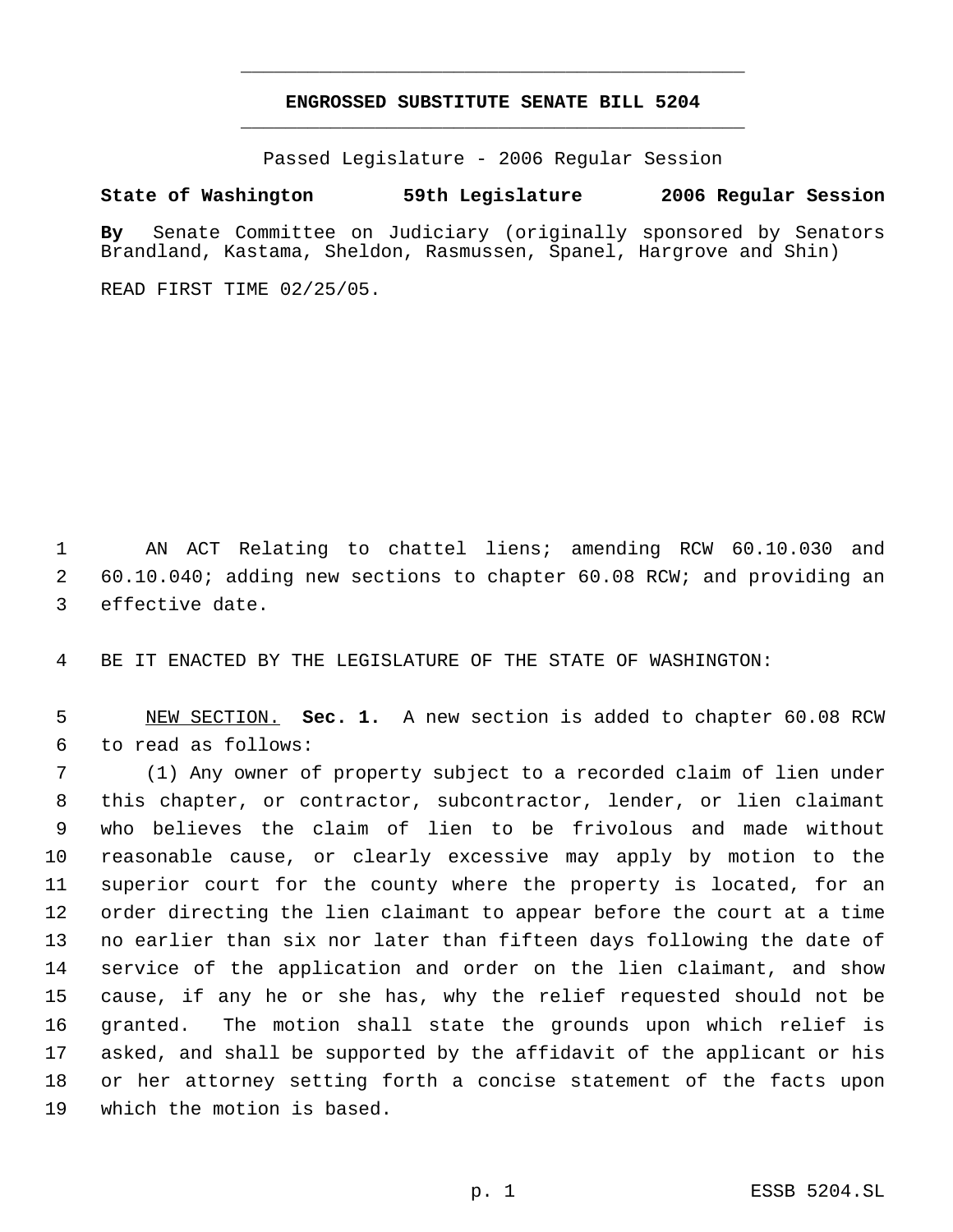(2) The order shall clearly state that if the lien claimant fails to appear at the time and place noted the lien shall be released, with prejudice, and that the lien claimant shall be ordered to pay the costs requested by the applicant including reasonable attorneys' fees.

 (3) If no action to foreclose the lien claim has been filed, the clerk of the court shall assign a cause number to the application and obtain from the applicant a filing fee of thirty-five dollars. If an action has been filed to foreclose the lien claim, the application shall be made a part of that action.

 (4) The applicant must give notice of the hearing to the lien claimant by providing copies of the motion, order, and any other documents filed with the court, to the lien claimant by first class mail, by certified or registered mail, or by personal service.

 (5) If, following a hearing on the matter, the court determines that the lien is frivolous and made without reasonable cause, or clearly excessive, the court shall issue an order releasing the lien if frivolous and made without reasonable cause, or reducing the lien if clearly excessive, and awarding costs and reasonable attorneys' fees to the applicant to be paid by the lien claimant. If the court determines that the lien is not frivolous and was made with reasonable cause, and is not clearly excessive, the court shall issue an order so stating and awarding costs and reasonable attorneys' fees to the lien claimant to be paid by the applicant.

 (6) Proceedings under this section shall not affect other rights and remedies available to the parties under this chapter or otherwise.

 NEW SECTION. **Sec. 2.** A new section is added to chapter 60.08 RCW to read as follows:

 The department of licensing, and the department's agents and subagents, shall not transfer title of a vehicle through the chattel lien process under this chapter and chapter 60.10 RCW unless an affidavit of sale and the following documentation is submitted: (1) A certified copy of the lien filing that is filed with the county auditor; (2) a copy of the letter, sent by the lien claimant via first class mail, and certified or registered mail, including the return receipt, to the address of the current registered owner notifying the current registered owner of the lien filing; and (3) an affidavit of service by mail.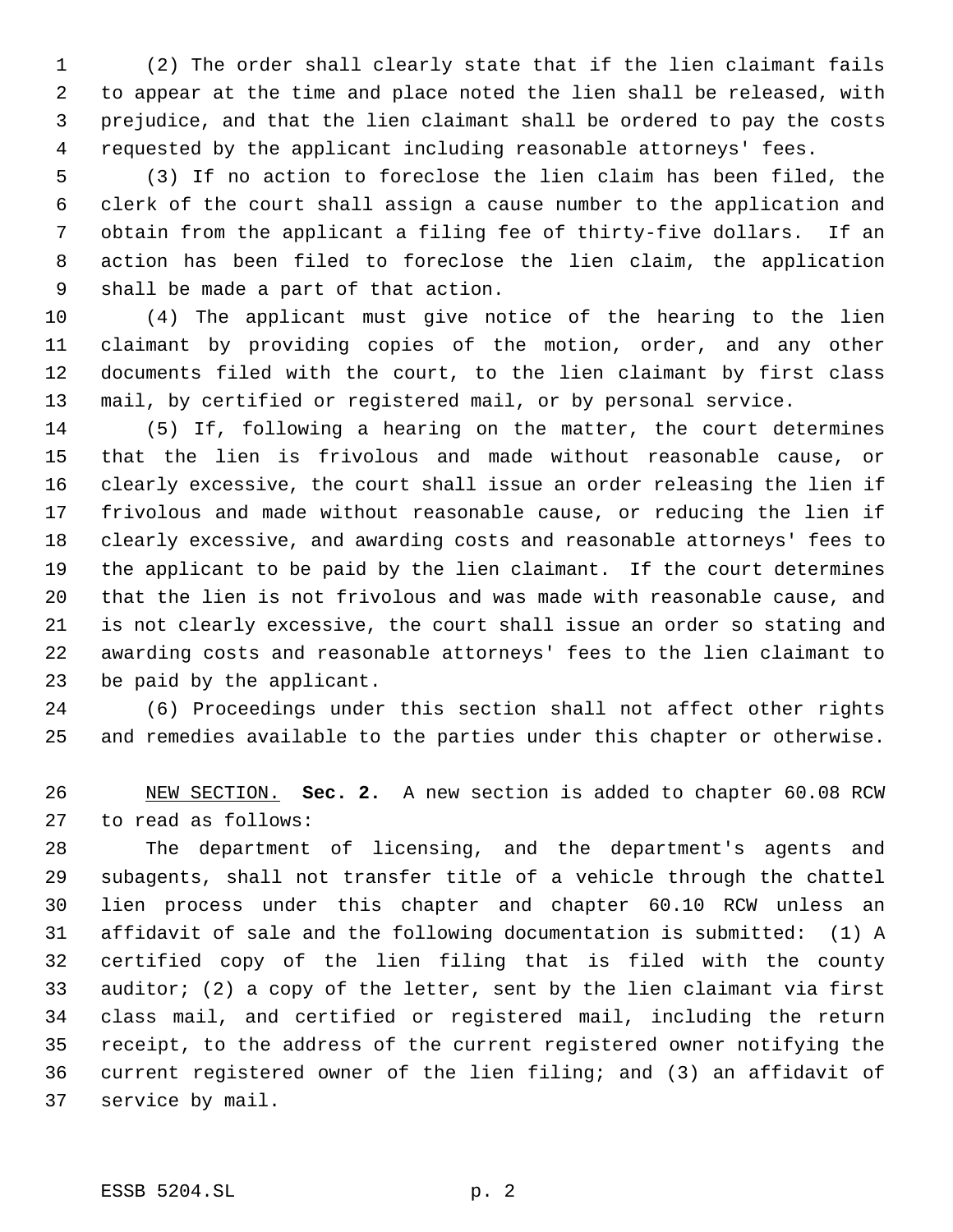**Sec. 3.** RCW 60.10.030 and 1969 c 82 s 4 are each amended to read as follows:

 (1) A lien foreclosure authorized by RCW 60.10.020 may be summarily foreclosed by notice and sale as provided herein. The lien holder may sell, or otherwise dispose of the collateral in its then condition or following any commercially reasonable preparation or processing. The proceeds of disposition shall be applied in the order following to

 (a) the reasonable expenses of retaking, holding, preparing for sale, selling and the like and, to the extent provided for in the agreement and not prohibited by law, the reasonable attorneys' fees and legal expenses incurred by the secured party;

 (b) the satisfaction of indebtedness secured by the lien under which the disposition is made;

 (c) the satisfaction of indebtedness secured by any subordinate security interest in the collateral if written notification of demand therefor is received before distribution of the proceeds is completed. If requested by the lien holder, the holder of a subordinate security 18 interest must seasonably furnish reasonable proof of his or her 19 interest, and unless ((he does so)) that is done, the lien holder need 20 not comply with  $(\overline{his})$  that demand.

 (2) The lien holder must account to the lien debtor for any surplus, and, unless otherwise agreed, the lien debtor is not liable for any deficiency.

 (3) Disposition of the collateral may be by public or private proceedings and may be made by way of one or more contracts. Sale or other disposition may be as a unit or in parcels and at any time and place and on any terms but every aspect of the disposition including the method, manner, time, place and terms must be commercially reasonable which shall be construed as provided in RCW 60.10.070. Unless collateral is perishable or threatens to decline speedily in value or is of a type customarily sold on a recognized market, reasonable notification of the time and place of any public sale or reasonable notification of the time after which any private sale or other intended disposition is to be made shall be sent by the lien 35 holder to the lien debtor, by first class mail, and registered or 36 certified mail, and except in the case of consumer goods to any other person who has a security interest in the collateral and who has duly filed a financing statement indexed in the name of the lien debtor in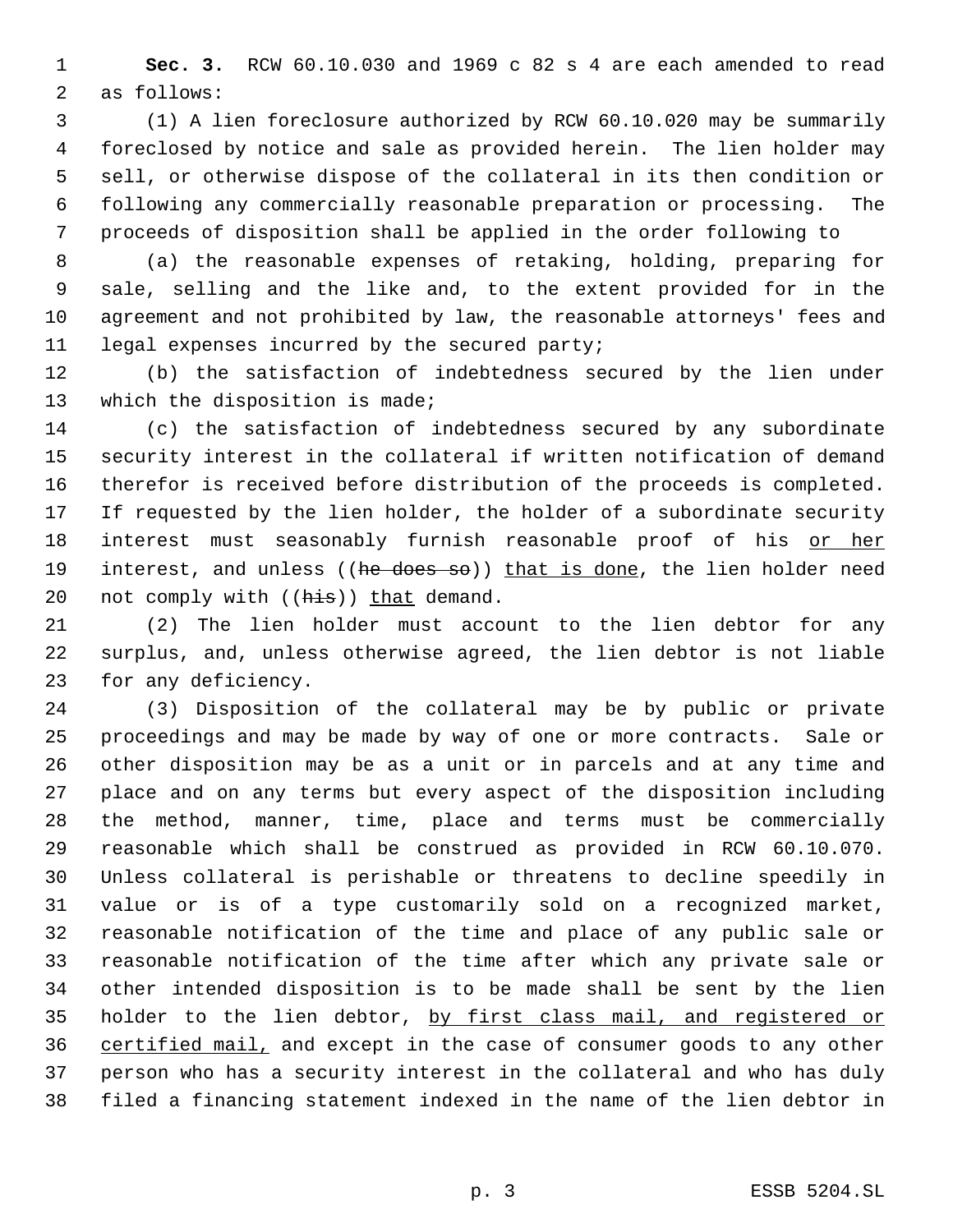this state or who is known by the lien holder to have a security interest in the collateral. The lien holder may buy at any public sale and if the collateral is of a type customarily sold in a recognized market or is of a type which is the subject of widely distributed 5 standard price quotations he or she may buy at private sale. Before accepting any bid or offer for purchase, the lien holder shall inform the bidder or purchaser of the existence of any prior lien or security interest in the collateral, and the identity of the holder of the prior 9 lien or security interest. If the lien holder does not know this information, he or she shall advise the prospective purchaser of that.

 **Sec. 4.** RCW 60.10.040 and 1995 c 62 s 6 are each amended to read as follows:

 When a lien is foreclosed in accordance with the provisions of this chapter, the disposition transfers to a purchaser for value all of the lien debtor's rights therein, discharges the lien under which it is made and any security interest or lien subordinate thereto. The purchaser takes free of all such rights and interests even though the lien holder fails to comply with the requirements of this chapter:

 (1) In the case of a public sale, if the purchaser has no knowledge of any defects in the sale and if he or she does not buy in collusion 21 with the lien holder, other bidders, or the person conducting the sale; or

(2) In any other case, if the purchaser acts in good faith.

 The purchaser takes subject to any security interest or lien that 25 is superior to the lien under which the sale is made. In the case of property that is subject to a certificate of title, the department of 27 licensing and the department's agents and subagents shall not transfer title through this process unless the new certificate of title reflects 29 the security interest that is superior to the lien under which the sale is made. If a new certificate of title is issued that does not reflect the security interest that is superior to the lien under which the sale is made, the holder of such interest may request and obtain from the department of licensing a replacement certificate of title reflecting such security interest, and showing the purchaser as the registered owner. The department of licensing shall notify the purchaser of the